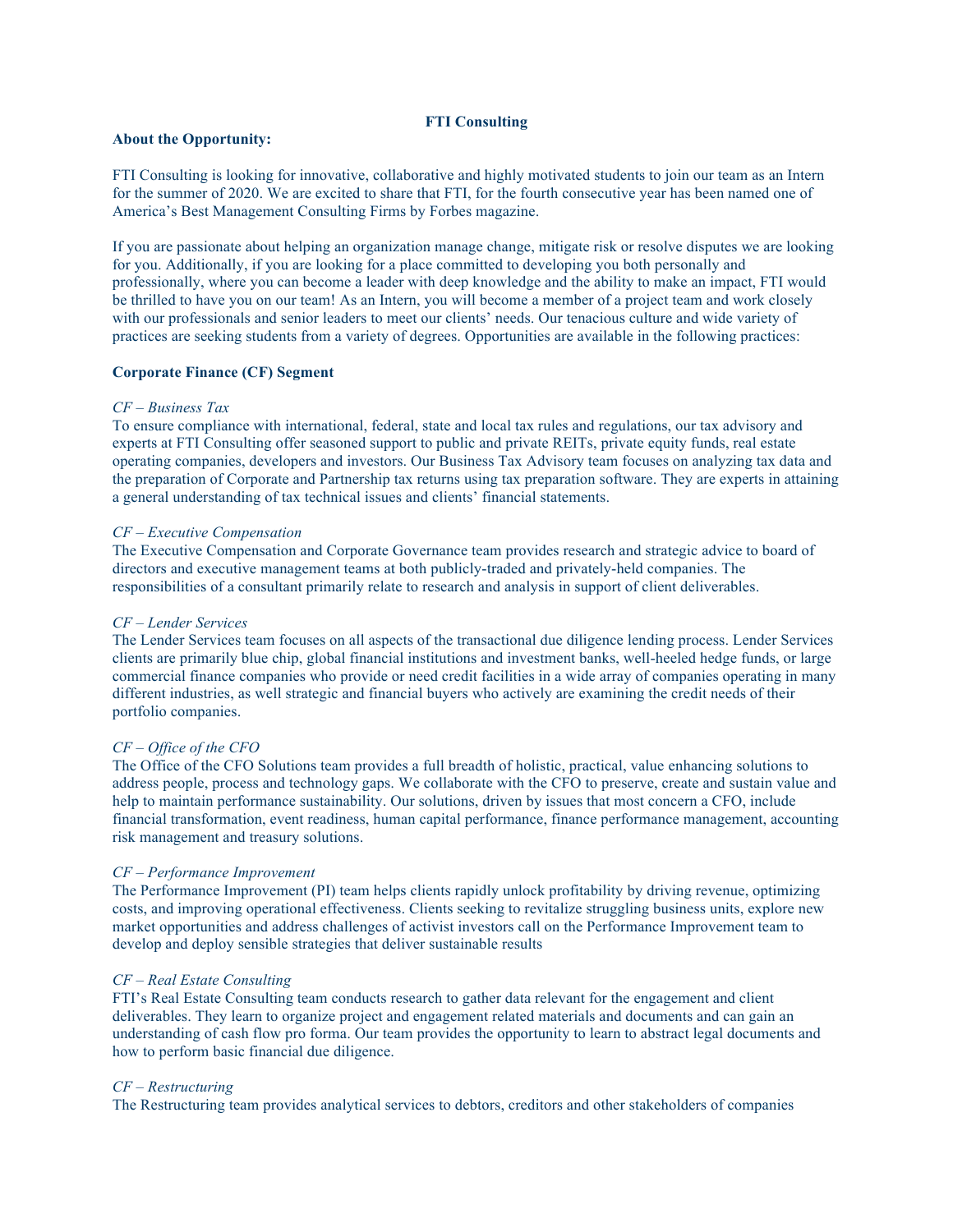experiencing unfavorable situations arising from liquidity problems, over-leverage, under-performance, right-sizing or other business transition issues. FTI has managed thousands of engagements in a variety of industries representing some of the largest bankruptcy proceedings and out-of-court restructurings to date.

### *CF – Retail*

The Retail and Consumer Products team works to transform the financial and business performance of its clients in the retail industry. They advise corporate and financial clients across the deal life cycle, bringing deep deal experience coupled with on-point industry experts to structure, conduct due diligence, integrate, value and communicate around the transaction.

### *CF – Telecom, Media & Technology*

The Telecom, Media & Technology (TMT) team is involved in engagements that address many different challenges and opportunities faced by organizations, including: restructuring and turnaround, growth and transformation, litigation, shareholder activism and mergers and acquisitions. FTI Consulting has been at the center of the telecom, media and technology evolutions that have precipitated the changes that are so widespread today.

## *CF – Valuation and Financial Advisory Services*

Valuation and Financial Advisory Services (VFAS) is a fast-growing practice focused on providing transaction advisory services, financial and strategic analysis, forecasting services, financial opinions as well as asset and equity security valuations covering a broad spectrum of industries and situations. Clients range from early stage to Fortune 500 companies, as well as capital market constituents globally.

## **Forensic & Litigation Consulting (FLC) Segment**

### *FLC – Construction Solutions*

The Construction Solutions team offers unparalleled expertise to help our clients resolve disputes, improve construction project delivery, and develop processes that ensure improved schedules and project financial performance. The practice consists of construction, engineering, and accounting professionals who work on the largest projects around the world. Their services include Construction Monitoring, Cost Analysis, Scheduling Analysis, Claims Resolution and Litigation Support.

### *FLC – Data & Analytics*

The Data & Analytics (D&A) team delivers strategic business solutions for clients requiring in-depth analysis of large, disparate sets of financial, operational and transactional data. The team identifies, acquires and transforms vast amounts of critical client information, then uses FTI's business and industry expertise to analyze problems or opportunities and identify and create solutions on a wide variety of engagements, including litigation, investigations and regulatory support, data analytics for performance improvement, dashboarding and data visualization, and application development for client projects.

## *FLC – Dispute Advisory Services*

The Dispute Advisory Services (DAS) team is a leading provider of dispute advisory services to the global business and legal communities, offering comprehensive economics, finance, valuation and accountancy services designed to protect and enhance value for all stakeholders. The team works on dispute and non-dispute related assignments involving securities, accounting, and regulatory enforcement matters, commercial disputes, financial product matters, intellectual property matters, and valuation, restructuring and solvency matters.

#### *FLC – Environmental Solutions*

The Environmental Solutions team offers a comprehensive suite of services aimed at helping organizations deal with a specific environmental issue or programmatic challenges. Their services focus on the resolution of complex contamination, toxic tort, products liability and insurance disputes.

# *FLC – Forensic Accounting and Advisory Services*

The Forensic Accounting Advisory Services (FAAS) team assists clients in addressing complex accounting, regulatory and auditing issues, including all phases of SEC and PCAOB actions and litigation. Their work includes the resolution of technical issues, assessment of claims, restatements and listing advisory services. Their experience in conducting complex forensic accounting and financial investigations enables our team to assess a situation and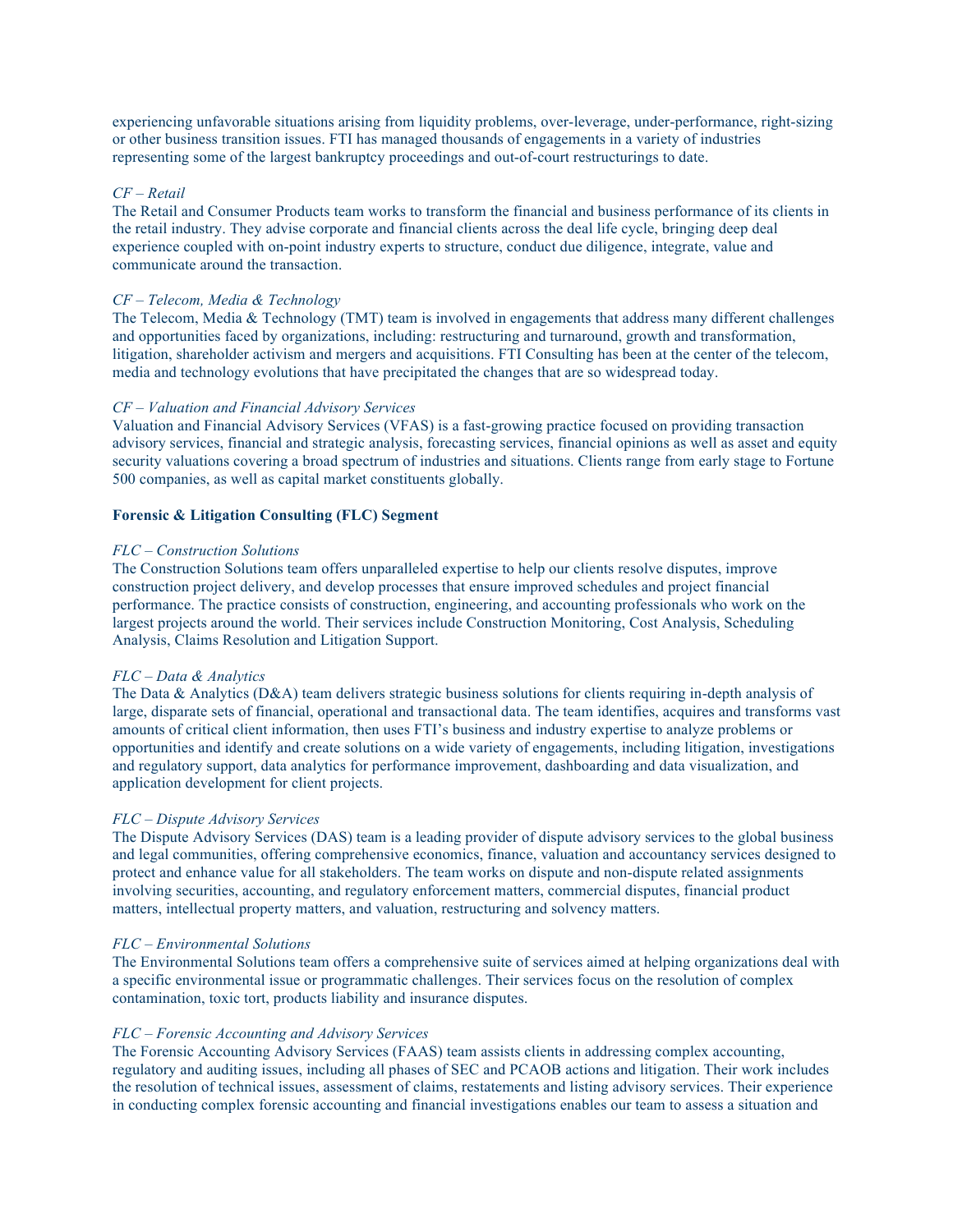design an appropriately scaled investigation to be performed in a phased and cost-effective manner.

## *FLC – Global Insurance Services*

Global Insurance Services serves a wide range of life, health and P&C clients in the US and internationally. The team delivers actuarial and other analytical skills to a variety of insurance companies and law firm clients. This is an excellent opportunity to become a player in the historic changes taking place in the insurance industry and the actuarial profession.

## *FLC – Global Risk and Investigations Practice – Cybersecurity*

The GRIP team conducts investigations, uncovers intelligence and performs analyses to help decision-makers identify and mitigate risk, protect assets, remediate compliance, make informed decisions and maximize opportunities. We bring a multidisciplinary approach to investigations, combining functional expertise in corporate internal investigations and compliance, anti-bribery and foreign corruption risk assessments, transactional due diligence, litigation intelligence and commercial disputes.

### **Health Solutions Segment:**

#### *Health Solutions*

FTI's Health Solutions team includes healthcare executives, clinicians, physicians, strategists, economists and consultants. From assessment through implementation, the team focuses on delivering measurable results in order to manage change, mitigate risk, ensure compliance, resolve disputes and improve the financial performance of our clients. The Health Solutions practice offers the full breadth of compliance-oriented, investigative and operationsfocused services to their clients.

#### **Economic Consulting Segment:**

#### *Econ – Economic and Financial Services*

The Economic & Financial Consulting team is involved in a wide range of engagements related to economics, finance and accounting. They provide critical insight and expert testimony in legal and regulatory proceedings, strategic decision making and public policy debates. They also have deep expertise in antitrust issues, mergers and acquisitions, securities litigation and risk management, valuation and international arbitration.

#### *Econ – Network Industries Strategies*

The Network Industries Strategies (NIS) team uses economic and financial analysis and network modeling to analyze complex issues involving pricing, valuation, and costs of service across the spectrum of network industries. Their team provide deep understanding of industries, markets, and regulatory policy, and frequently develop and present expert testimony in litigation and develop and evaluate network models to support investment decisions, asset rationalization, and other business planning uses.

#### *Econ – Regulated Industries*

Within the Economic and Financial Consulting practice, the Regulated Industries team is a leading adviser to regulated businesses, economic regulators, law firms and investors in the US, UK, Europe and internationally. The Regulated Industries team has been involved in a wide range of engagements drawing on our economics, finance, econometrics and accounting expertise. They provide critical insight and expert reports in the context of periodic regulatory reviews, strategic decision-making, public policy debates, M&A transactions and competition cases.

### **Technology Segment**

#### *Technology*

The FTI Consulting Technology practice solves data-related business challenges, with expertise in legal and regulatory matters. As data grows in size and complexity, they help organizations better govern, secure, find, analyze and rapidly make sense of information. Organizations rely on the Technology practice to root out fraud, maintain regulatory compliance, reduce legal and IT costs, protect sensitive materials, quickly find facts and harness organizational data to create business value.

## **Strategic Communications Segment**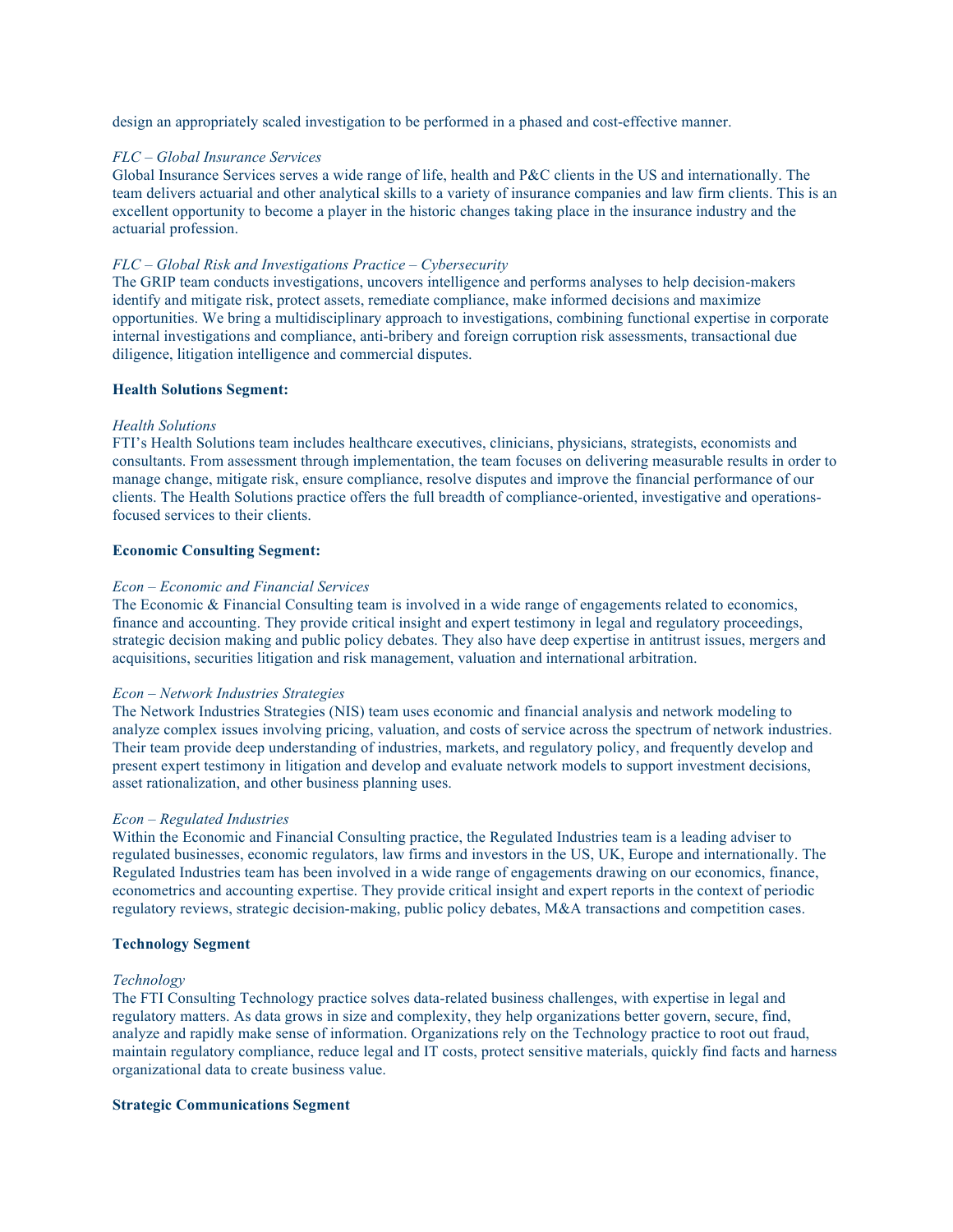### *SC – Capital Markets*

With an in-depth understanding of what the investment community wants and needs, the Capital Markets team helps corporate leaders navigate through moments of transition, deliver a consistent and credible corporate narrative to the market, engage with Wall Street and cultivate a growing shareholder base. FTI's Capital Markets Communications professionals serve as trusted advisors to board of directors and management teams at companies of all sizes and at every stage of growth.

## *SC – Corporate Reputation*

A company's brand and reputation materially influences its financial and operational performance and its relationships with employees, customers and the financial community. The Corporate Reputation team helps companies define and promote their corporate brand, elevate the values underlying that brand and protect it when threatened by both internal and external challenges.

# *SC – Crisis Communications*

In situations where a company's reputation or enterprise value is placed at risk, FTI's Crisis Communications & Special Situations professionals take a campaign-like approach to these challenges, closely coordinating with management teams, as well as legal, financial and other advisors to provide strategic counsel on all aspects of internal and external communications. The Crisis Communications & Special Situations team advises companies on event-driven communications when confronted with critical situations.

### *SC – Digital and Creative Communications*

The Digital & Creative Communications team collaborates with clients across all media and markets to advance an organization's business objectives with investors, journalists, employees, business partners and consumers. From web design, content development and social media to video production and branding support, they help clients tell a compelling story about who they are, what they do and why they matter.

#### *SC – People & Change*

The People & Change team partners with clients to drive positive business results by enabling people to achieve their full potential at work. They are experts in designing, enabling and implementing Communications, Engagement, Change Management, Learning, Employment Law Compliance and Organization Design, Development and Culture Change that make it possible for leaders, employees and functional professionals to commit to and deliver sustainable change and organizations to enable their people to be successful in businesscritical moments – and every day.

#### *SC – Public Affairs*

Legislative and regulatory pressure is becoming more prevalent around the globe, which increases a company's compliance obligations and jeopardizes its license to operate. Managing political risk is a growing imperative for effective corporate governance and business planning. The Public Affairs team combines public policy, capital markets and sector-specific expertise to offer a unique capability for clients operating at the critical intersection between business and government.

## **Basic Qualifications**

- Pursuing a Bachelor's degree
- Minimum 3.0 Cumulative GPA
- Permanent US work authorization

#### **About FTI Consulting**

FTI Consulting, Inc. is a global business advisory firm dedicated to helping organizations manage change, mitigate risk and resolve disputes: financial, legal, operational, political & regulatory, reputational and transactional. In order to support our mission to be one of the most sought-after employers, FTI Consulting continually strives to offer employees and eligible dependents, including domestic partners and eligible domestic partner children, a competitive and comprehensive benefits package. Please click here for more information.

FTI Consulting is an equal opportunity employer and does not discriminate on the basis of race, color, national origin, ancestry, citizenship status, protected veteran status, religion, physical or mental disability, marital status,